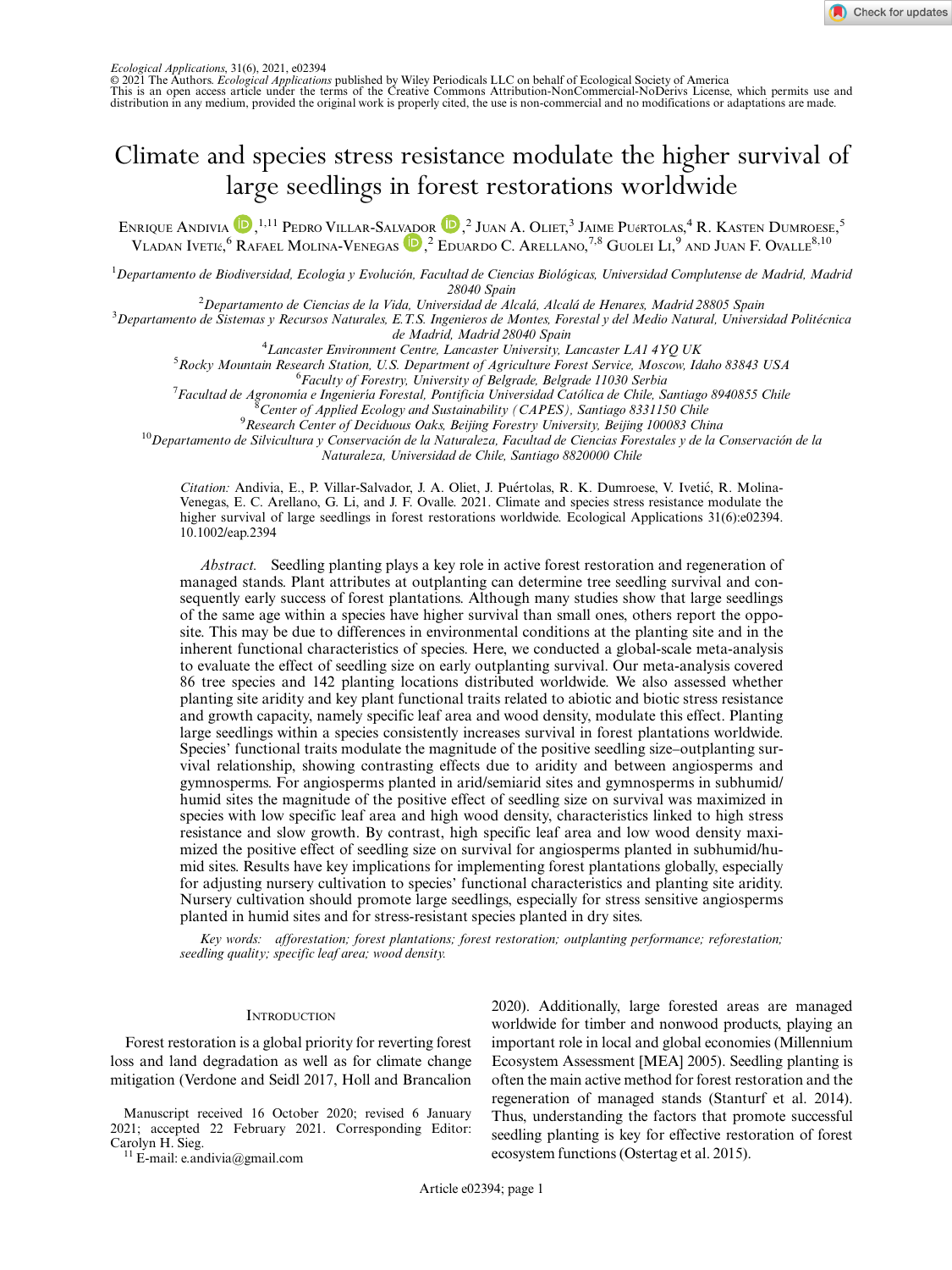For decades, the attributes that affect seedling outplanting performance have intrigued forest researchers and practitioners (Wakeley 1954). Attributes of seedlings grown in forest nurseries, such as seedling size, can be modified by the environment and the cultivation technique to which plants are exposed in the nursery (van den Driessche 1991, Grossnickle and El-Kassaby 2016). Understanding the interplay of cultivation techniques, plant attributes, and environmental conditions at planting sites is crucial for enhancing seedling survival in afforestation and reforestation (hereafter plantations) (Villar-Salvador et al. 2004). In this regard, shoot height and stem diameter are morphological attributes routinely used in nurseries to remove plants with poor survival potential because these attributes are easy to measure (Mexal and Landis 1990, Puttonen 1997, Grossnickle 2012). Yet, no consensus on the relationship between seedling size at planting and outplanting survival exists. For plants of the same age, many studies show that large seedlings, that is, plants that have high mass, stem volume or diameter, or height, have higher outplanting survival than small seedlings (Mason et al. 1996, South et al. 2005, Cuesta et al. 2010b, Pinto et al. 2012, Villar-Salvador et al. 2012). Other studies, however, reported lower outplanting performance of large seedlings than small ones, especially in dry sites (Tuttle et al. 1988, Rose et al. 1993, Trubat et al. 2011). The net effect of seedling size on outplanting survival can result from opposite ecophysiological processes mediated by plant size. On one hand, an increase in size can enhance survival through higher growth and resource mobilization (Villar-Salvador et al. 2012), which are key processes for seedling establishment, competition, and drought stress avoidance (Grossnickle 2005). On the other hand, size increase can reduce seedling survival because of higher transpiration, which can increase vulnerability to drought stress (Grossnickle 2012, Oliet et al. 2019).

Many plant species are used in forest plantations, encompassing a wide functional diversity (Hua et al. 2016). Plant functional traits, such as organ structure and nutrient concentration, or biomass allocation pattern, affect plant resource economy, growth capacity, and stress resistance (Violle et al. 2007, Reich 2014), which in turn can influence seedling survival in forest plantations (Martínez-Garza et al. 2013, Charles et al. 2018, Werden et al. 2018). Traits that confer stress resistance are usually associated with low plant growth and resource acquisition capacity (Reich 2014), indicating a trade-off between growth rate and survival (Martinez-Vilalta et al. 2010). For instance, plant species with high specific leaf area (SLA; leaf area per leaf mass ratio) grow quickly and have a high photosynthesis rate (Reich 2014), but are more vulnerable to herbivory (Hanley et al. 2007) and less resistant to drought stress (Bartlett et al. 2012, Greenwood et al. 2017, Zhu et al. 2018, Harrison and LaForgia 2019). Similarly, wood density (WD; the wood mass per volume) reflects organ construction

effort and determines plant water transport capacity and vulnerability to embolism (Hacke et al. 2001, Liang et al. 2020). High WD species show inherent low relative growth rate, but usually have high drought, herbivore, and disease resistance (Chave et al. 2009, Anderegg et al. 2016, Greenwood et al. 2017). Accordingly, plant species that live in poor resource habitats and under adverse conditions tend to have low SLA and high tissue density (Poorter and De Jong 1999, Wright et al. 2001, Chave et al. 2009). Thus, SLA and WD can be used as a functional and ecological framework to classify plant species according to their stress resistance and growth capacity.

We argue that the contradictory results on the relationship between seedling size at planting and outplanting survival may be due to inherent differences in species' functional characteristics, which could modulate the effect of seedling size on outplanting survival (Gardiner et al. 2019), and this effect could be contingent upon environmental conditions at planting sites (Charles et al. 2018). Increasing seedling size may positively affect outplanting survival in stress-resistant species because they may more effectively offset the negative ecophysiological effects linked to large size, whereas the opposite may occur in less stress-resistant plants. For example, we can expect that increased water stress linked to seedling size may hinder less plant functioning in species with inherent low vulnerability to drought-induced embolisms. Knowledge of how seedling size, plant functional strategy, and environmental conditions interact to determine seedling survival can provide guidelines for designing cultivation methods to match forest restoration objectives for a wide range of conditions and species.

The present study evaluated on a global scale the direction (i.e., positive, negative, or neutral) and the magnitude of the effect of seedling size at outplanting on seedling survival. Moreover, we assessed whether aridity at the planting site and key functional traits related to plant stress resistance, namely, SLA and WD, modulate this relationship. We hypothesized that (1) for seedlings of the same age, an increase in size enhances outplanting survival (H1), (2) the positive effect of size on survival is reduced in dry sites (H2), but (3) increased in species having stress-resistant traits (H3). To test these hypotheses, we conducted a global meta-analysis on the literature evaluating the effect of seedling size on outplanting performance. We also compiled data on SLA and wood density from scientific literature and published databases as indicators of species growth and stress-resistance capacity.

## MATERIALS AND METHODS

## Literature search

During November 2015, we systematically searched the literature (Côté et al. 2013) in the following databases: Web of Science, Scopus, Sociedad Española de Ciencias Forestales (SECF), SciELO, and the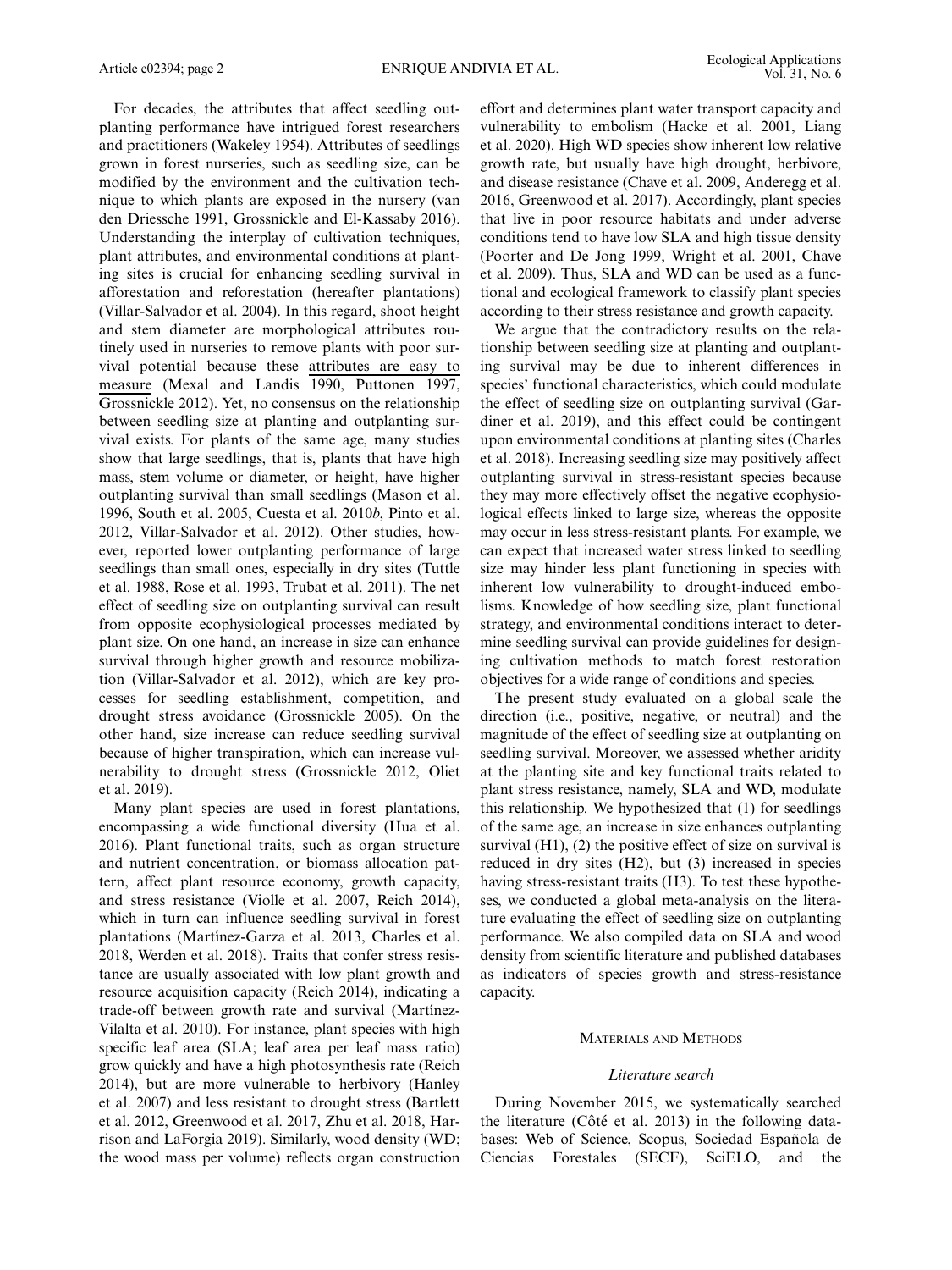Reforestation, Nurseries, and Genetic Resources (U.S. Department of Agriculture Forest Service; RGNR). We used the following terms: ["survival" OR "field performance" OR "establishment" OR "outplanting"] AND ["seedling quality" OR "seedling size" OR "plant quality" OR "plant size" OR "nursery"]. Additionally, we collected studies from nonindexed journals from Asia, Eastern Europe, and South America. From this body of literature (>12,000 articles), we retained 4,366 articles from the agriculture, ecology, environmental sciences, and forestry categories that were further screened to 602 articles based on titles and abstracts (Appendix S1: Fig. S1). These screened articles were then selected if (1) they included data on plant size at planting and outplanting survival; (2) outplanting performance was evaluated under field conditions (experiments where survival was evaluated in containers were excluded); and (3) seedling size differences were not due to different provenances, seedling age, stock type (container vs. bareroot), and/or mycorrhization, because these can affect outplanting performance and have confounding effects with seedling size (Grossnickle and El-Kassaby 2016, Grossnickle and MacDonald 2018).

The final 142 selected articles (Appendix S2) provided 324 case studies encompassing 86 species (Appendix S1: Table S1) and 142 locations distributed worldwide (Fig. 1). An article provided different case studies if (1) more than one species were planted, (2) two or more nursery cultivation techniques (e.g., fertilization and irrigation) were tested, (3) different stock types or seedling ages were planted, or (4) if seedlings were planted in different locations or on different dates (one case study per species, cultivation technique, stock type, age, location, and planting date, respectively). By doing so, we avoided mixing data from seedlings of different age or that were cultivated using distinct techniques or that were planted at different sites or on different dates.

## Data extraction

Because we aimed to assess the association between two continuous variables (seedling size and survival), for each case study we recorded the Pearson's correlation coefficient (r) (Rosenberg et al. 2013) between these variables. Seedling size parameters were plant mass, shoot mass, stem volume, stem diameter, or shoot height. This correlation coefficient resulted from the mean survival and seedling size parameters of groups (i.e., mainly treatments or blocks in experiments) of plants of different size. When  $r$  was not reported but at least four groups of seedlings were compared, we calculated  $r$  from data reported in the text, tables, or figures. If survival was evaluated multiple times, we used the closest measurement to the first year after outplanting, because this



FIG. 1. Distribution of planting locations ( $n = 142$ ) from studies used in the meta-analysis with indication if planted species are angiosperms or gymnosperms. Different colors on the map indicate regions with the same climatic classification according to the global aridity index.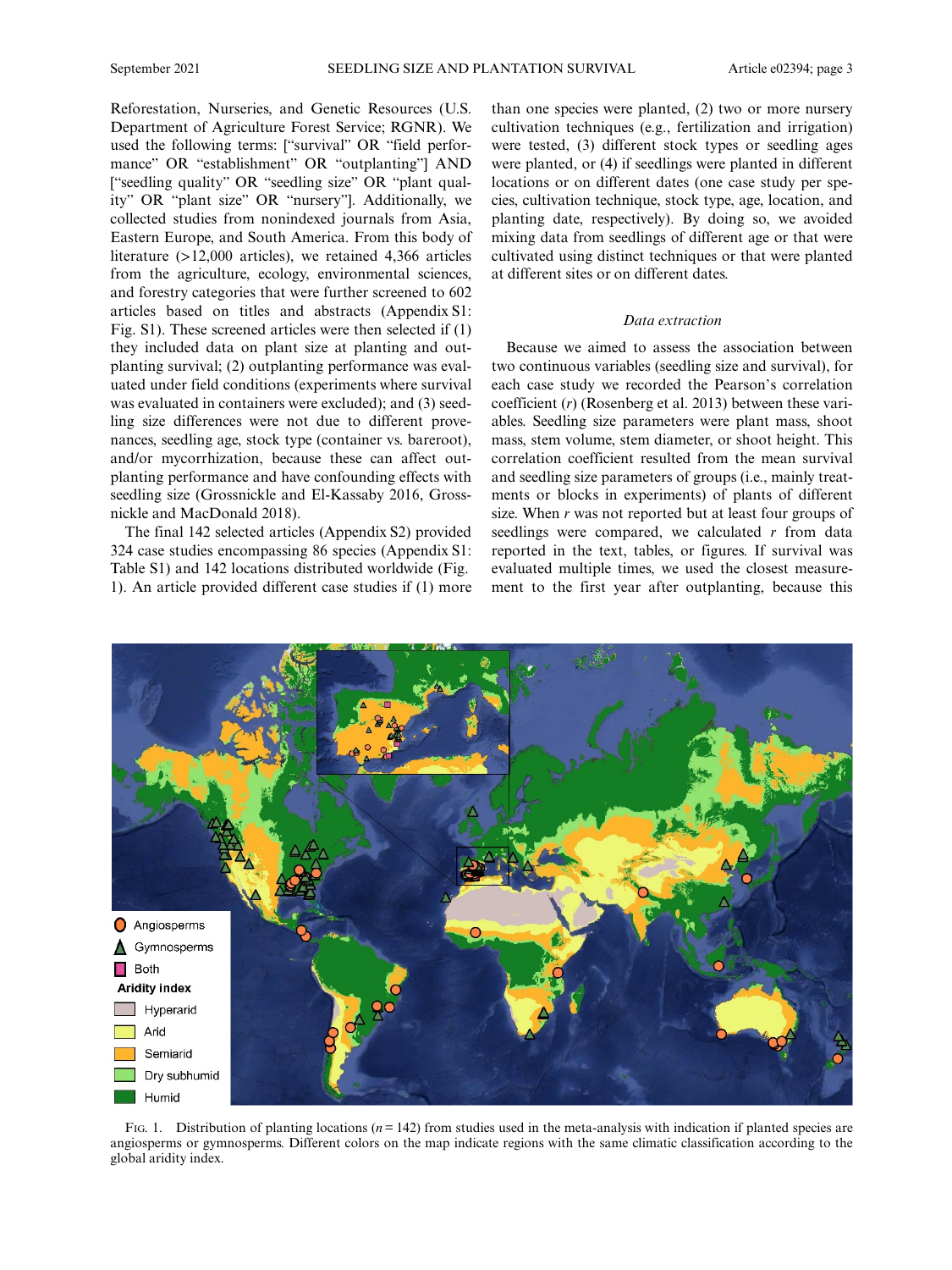period is usually the most critical for plant survival and the largest effect of seedling size is expected (Grossnickle 2005, Oliet et al. 2009). If multiple seedling size parameters were reported, we prioritized the parameter that better reflects plant size in the following order: plant mass > shoot mass > stem volume > stem diameter > shoot height. Additionally, the number of independent samples (i.e., groups of plants) for each case study was recorded. We used ImageJ (Schneider et al. 2012) to extract values when reported in figures.

Angiosperms represented 57% of the studied species (Appendix S1: Table S1). All gymnosperms were conifers and were involved in 65% of case studies. Plantation location coordinates were either recorded from the articles or approximated using Google Earth from cited location. Site drought stress condition was classified according to climate types defined by the aridity index (AI) (United Nations Environment Programme [UNEP] 1997):

$$
AI = \frac{AP}{PET},
$$

where AP and PET are the mean annual precipitation and potential evapotranspiration, respectively. AI for each location was extracted from the Global Aridity Index Geospatial Database (Trabucco and Zomer 2018), which is calculated from the WorldClim 2.0 data set (Fick and Hijmans 2017) for years 1970–2000 at a resolution of 30 arc-sec. Climate of locations were classified according to UNEP (1997) as: arid  $(0.03 < AI < 0.2)$ , semiarid  $(0.2 < AI < 0.5)$ , dry subhumid  $(0.5 < AI <$ 0.65), and humid (AI  $> 0.65$ ). No location was classified as hyperarid  $(AI < 0.03)$  (Fig. 1).

## Plant functional traits

We selected SLA and WD to assess if plant functional traits modulate the seedling size–survival relationship. These two variables can be easily measured, are widely available in scientific literature and published databases, and are consistently related to key plant functions within and across major biomes. We used published papers and databases to obtain species SLA and WD values (Appendix S1: Table S1). Most data came from adult plants, but species ranking according to functional traits changes little along ontogeny (Cornelissen et al. 2003).

## Effect-size calculation and statistical analyses

For each case study, we calculated the r between seedling size at planting and outplanting survival as the estimate of the effect size in our meta-analysis. The distribution of the  $r$  becomes skewed as it approaches  $\pm 1$ . Thus, we transformed r into a metric (z) with desirable statistical properties using the Fisher's z-transformation:

$$
z = \frac{1}{2} \log_e \frac{1+r}{1-r},
$$

which has a variance estimate of

$$
v_z=\frac{1}{n-3},
$$

where  $n$  is the number of independent samples used to estimate r.

To analyze the effect of seedling size on outplanting survival, we used mixed models adjusted for a metaanalysis (Borenstein et al. 2009), which allows incorporating fixed (moderators), and true random effects and nesting factors. We evaluated the overall effect size by fitting a null mixed effect meta-analysis model assuming that each case study was a random sample of a larger overall population, and considering the article identity as a nesting factor to avoid violating the assumption that effect sizes are independent from each other. We considered that the seedling size–survival relationship was either positive or negative if the 95% confidence interval (CI) of the estimated overall effect size did not overlap zero. We evaluated the extent of heterogeneity by using the statistic  $I^2$  (Higgins and Thompson 2002), which estimates the percentage of variability due to heterogeneity rather than the sampling error. The model was fitted using all case studies  $(n= 324)$ .

We also explored whether climate aridity and plant taxonomic group (angiosperm and gymnosperm) explained part of the heterogeneity in the true effect. For this, we incorporated these factors into the null mixed effect meta-analysis model. We could not establish the location of eight case studies, and they were removed before fitting the models  $(n = 316; 111)$  angiosperm and 205 gymnosperm case studies). Because only eight case studies were in arid locations, we merged the arid and semiarid categories. To evaluate significant differences between factor levels, we conducted an omnibus test based on a chi-square distribution with the number of coefficients tested as degrees of freedom, following default settings in the metafor package (Viechtbauer 2010) of Rv3.5.3.

To evaluate the effect of species' functional traits on the magnitude and direction of the effect size, we incorporated SLA and WD as moderators into the null mixed-effect meta-analysis model. Because of fundamental differences in leaf and xylem structure and ecophysiology between angiosperms and gymnosperms (Niinemets and Valladares 2006, Choat et al. 2012, O'Brien et al. 2017), separate models for each taxonomic group were fitted. Specifically, in our study angiosperms had higher SLA and WD than gymnosperms (Appendix 1: Fig. S2). In addition, SLA decreased with aridity, and WD increased in angiosperms. In contrast to angiosperms, aridity did not affect plant functional traits in gymnosperms. Finally, as aridity strongly influences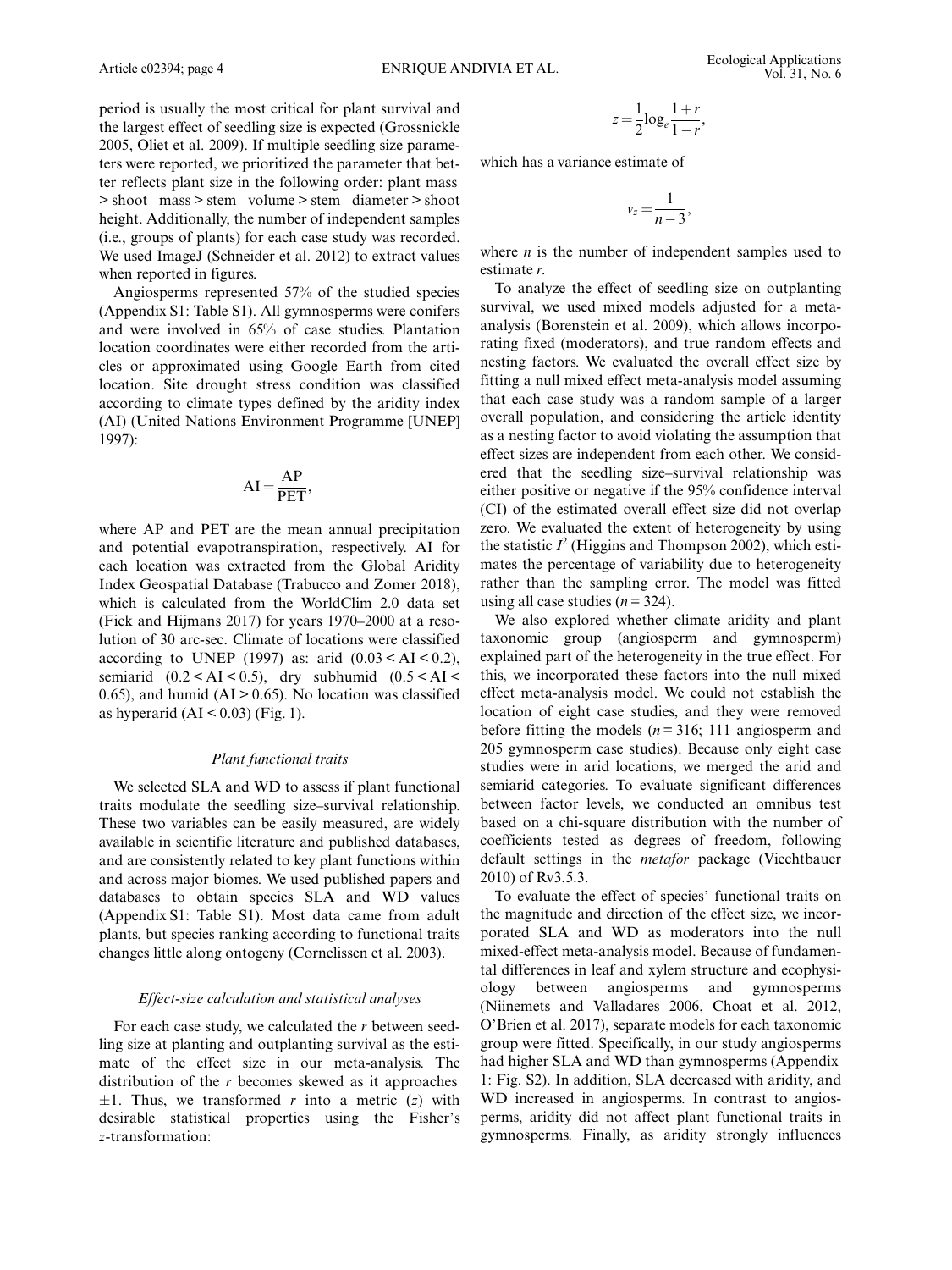species' functional traits, we also considered models for arid/semiarid and subhumid/humid locations, separately.

# Phylogenetic signal in effect size, publication bias, and sensitivity analyses

To assess whether evolutionary relationships may explain variability in the effect size  $(z)$ , we used the R function *phylosig* as implemented in the *phytools* R package (Revell 2012) along with a species-level timecalibrated molecular phylogeny of DNA obtained using the software V.PhyloMaker (Jin and Qian 2019). Briefly, we pruned the mega-phylogeny provided by Jin and Qian (2019) to our species list. Then, to account for phylogenetic uncertainty (missing species), we generated a distribution of  $n = 500$  possible phylogenetic hypotheses where the missing species  $(n = 12)$  were inserted at random at the crown node of their corresponding genera (Jin and Qian 2019), and results of all subsequent phylogenetic analyses were averaged across all the trees (Rangel et al. 2015). Phylogenetic signal was estimated by fitting the lambda model of evolution (Pagel 1999) to the effect-size values on each phylogenetic hypothesis, and statistical significance was assessed using likelihoodratio tests. The lambda statistic has a natural scale between zero (lack of correlated evolution) and one (correlation between species equal to Brownian expectation), and it overcomes other phylogenetic signal statistics (Molina-Venegas and Rodríguez 2017). Phylogenetic signal was estimated for the complete phylogeny and for angiosperms and gymnosperms, respectively.

We assessed publication bias visually with funnel plots and statistically with Egger's regression test (Egger et al. 1997), which considers sample size as a predictor in the meta-analysis model (Rothstein et al. 2005). We also calculated the Rosenberg's fail-safe number (Rosenberg 2005) to evaluate the number of studies needed to overturn the results. The hat value and standardized model residuals were computed to identify potential influential outliers (Winter et al. 2018), which were effect-size values that were two times greater than the average hat values and/or standardized residual values exceeding 3.0 (Viechtbauer and Cheung 2010). Then, we fitted the mixed model adjusted for meta-analysis used to evaluate the seedling size–survival relationship but without including the potential outliers. To evaluate whether the magnitude of the effect size changed over time, we used publication year as a moderator in the meta-analysis (Gibert et al. 2016).

## **RESULTS**

## Does seedling size affect outplanting survival?

Most relationships between seedling size and survival were positive (79% of the study cases). Consequently, the meta-analysis revealed a significant positive relationship between seedling size at outplanting and survival

(estimated  $z = 0.69 \pm 0.07$  (SE),  $P < 0.0001$ , which corresponds to an estimated  $r = 0.60 \pm 0.07$ ). Phylogenetic signal lambda was close to zero and nonsignificant regardless of the focal clade and the phylogenetic hypothesis ( $P = 1$  in all cases), suggesting that the positive relationship between seedling size and survival cannot be explained by evolutionary relationships. We observed high heterogeneity for the relationships between seedling size and survival  $(I^2 = 91.1\%$ , CI = 87.6–93.7%), indicating that most heterogeneity is not explained by sampling error. Although funnel plots (Appendix S1: Fig. S3) and regression tests (estimated intercept =  $0.58 \pm 0.08$ ,  $P < 0.001$ ) showed publication bias, the Rosenberg's fail-safe number (191,610) suggests that its impact was nonsignificant. Significant metaanalytic result is robust if the fail-safe N is greater than  $5k + 10$ , where k is the number of studies already in the meta-analysis. We detected 43 potential outliers (13% of case studies); when removed, we observed their influence on the cumulative effect size was negligible (estimated  $z = 0.66 \pm 0.08$ ,  $P < 0.0001$ ). We found no change in z with publication year (estimated slope =  $-0.003 \pm 0.005$ ,  $P = 0.60$ ).

## Do aridity, plant taxonomic group, and functional traits modulate the seedling size–survival relationship?

Aridity did not modulate the magnitude of the positive relationship between seedling size and survival. This relationship was significantly stronger in gymnosperms than in angiosperms, with greater differences in arid and semiarid locations (Fig. 2).

For angiosperms planted in arid and semiarid locations, reduction in SLA increased the positive effect of seedling size on survival (Fig. 3). By contrast, the positive effect of seedling size on angiosperm survival in subhumid and humid locations increased with increasing values of SLA and decreasing values of WD, respectively (Figs. 3, 4). In gymnosperms, plant functional traits affected the seedling size–survival relationship only in subhumid and humid locations. The positive effect of seedling size on survival was stronger as SLA decreased and WD increased (Figs. 3, 4). Despite SLA and WD modulating the positive effect size of the relation between seedling size and survival, the effect-size values never changed into negative values with variation of SLA or WD.

### **DISCUSSION**

Our meta-analysis shows that planting large seedlings within a species and of the same age increases outplanting survival in forest plantations worldwide, and the pattern is consistent for angiosperm and gymnosperm species across a wide range of aridity conditions (Fig. 2). Notably, species' functional traits modulate the seedling size–survival relation, but the effect depended on aridity and whether species were angiosperms or gymnosperms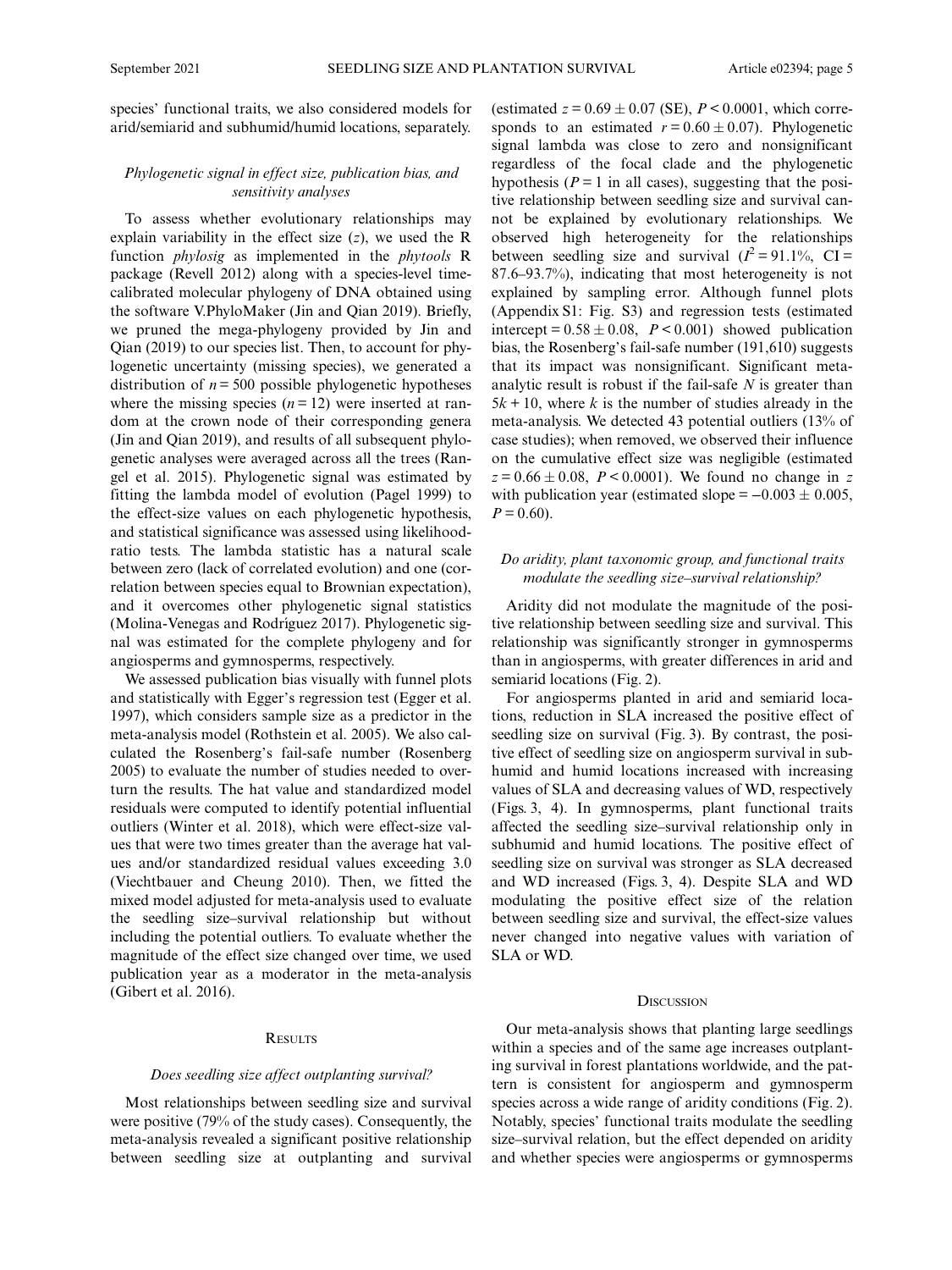

FIG. 2. Predicted effect size ( $z \pm 95\%$  confidence interval) for the relationship between seedling size at planting and outplanting survival in relation to the aridity of the planting location, the plant taxonomic group (angiosperms vs. gymnosperms), and the combination of the two factors. The number of case studies for each combination is depicted on the left part of the figure. Asterisks show significant differences ( $P < 0.05$ ) between angiosperms and gymnosperms.

(Figs. 3, 4). These results provide insights into how functional attributes determine seedling performance in forest plantations and have key implications for designing nursery cultivation protocols adjusted to species' functional characteristics and planting site conditions.

## Global pattern and the effect of aridity

Larger seedlings within a species showed higher outplanting survival, supporting our hypothesis H1. Large seedlings usually have higher root and shoot growth capacity than small seedlings (Villar-Salvador et al. 2004, Cuesta et al. 2010b), which is critical for seedling establishment, especially under harsh conditions (Grossnickle 2005, Grossnickle 2012). Current photosynthesis and remobilization of stored carbohydrates and nutrients fuel seedling growth during establishment (Millard and Grelet 2010, Uscola et al. 2015, Villar-Salvador et al. 2015). Both processes are intimately and directly related to seedling size (Dyckmans and Flessa 2001, Millard and Grelet 2010, Villar-Salvador et al. 2012). When challenged by abiotic or biotic stressors, high root and

shoot growth of large seedlings may allow greater resource capture than small ones. For instance, in sites where light is limited by competition, large seedlings can more effectively outcompete other vegetation than small seedlings (Grossnickle 2000). Similarly, large and deep rooting after outplanting is important for accessing soil water during drought, which for many plants is key to survive in dry climates (Padilla and Pugnaire 2007, Luis et al. 2009).

Contrary to H2, the positive effect of seedling size on outplanting survival was not reduced in arid/semiarid sites (Fig. 2). This suggests that, during establishment, the putative negative effects of higher water stress because of greater transpiration in larger seedlings usually do not cancel out the benefits due to higher growth (i.e., increased competitive capacity and stress avoidance because of larger root systems). Increased transpiration with seedling size can be compensated by a deep and extensive root system capable of meeting plant transpirational demand (Cuesta et al. 2010b, Grossnickle 2012, Villar-Salvador et al. 2012). Additionally, plantations are usually established during the wet season. This reduces the negative effects of large size while facilitating extensive and deep root growth during the wet season, which is critical for drought avoidance during the dry season (Grossnickle 2005, Padilla and Pugnaire 2007, Villar-Salvador et al. 2012). Finally, most species outplanted in dry locations show traits that confer high drought resistance (see angiosperms in Appendix S1: Fig. S2), which might also explain the positive effect of seedling size on survival in dry planting sites according to our H3.

Despite the clear positive effect of seedling size on survival in semiarid/arid sites, we cannot ignore that several studies showed poor performance of large seedlings compared to small seedlings, especially in dry locations (Tuttle et al. 1988, Rose et al. 1993, Trubat et al. 2011). It may be that sometimes the positive effect of seedling size on survival is overruled by particularly dry sites, unusually dry years, outplanting outside the optimum planting window (Palacios et al. 2009, Trubat et al. 2011), or if species and provenances did not match the planting site conditions (Dumroese et al. 2016).

# Species' functional traits modulate the positive effect of seedling size on survival

We found evidence that the magnitude of the positive relationship between seedling size and survival increased in species having stress-resistant traits (Figs. 3, 4). However, this effect depended on the aridity of planting locations and differed between angiosperms and gymnosperms, partly supporting our H3. Two results support H3. First, the positive effect of seedling size on survival was stronger for gymnosperms than for angiosperms, especially in arid/semiarid locations (Fig. 2). Compared to angiosperms, gymnosperms have lower hydraulic conductance and, consequently, lower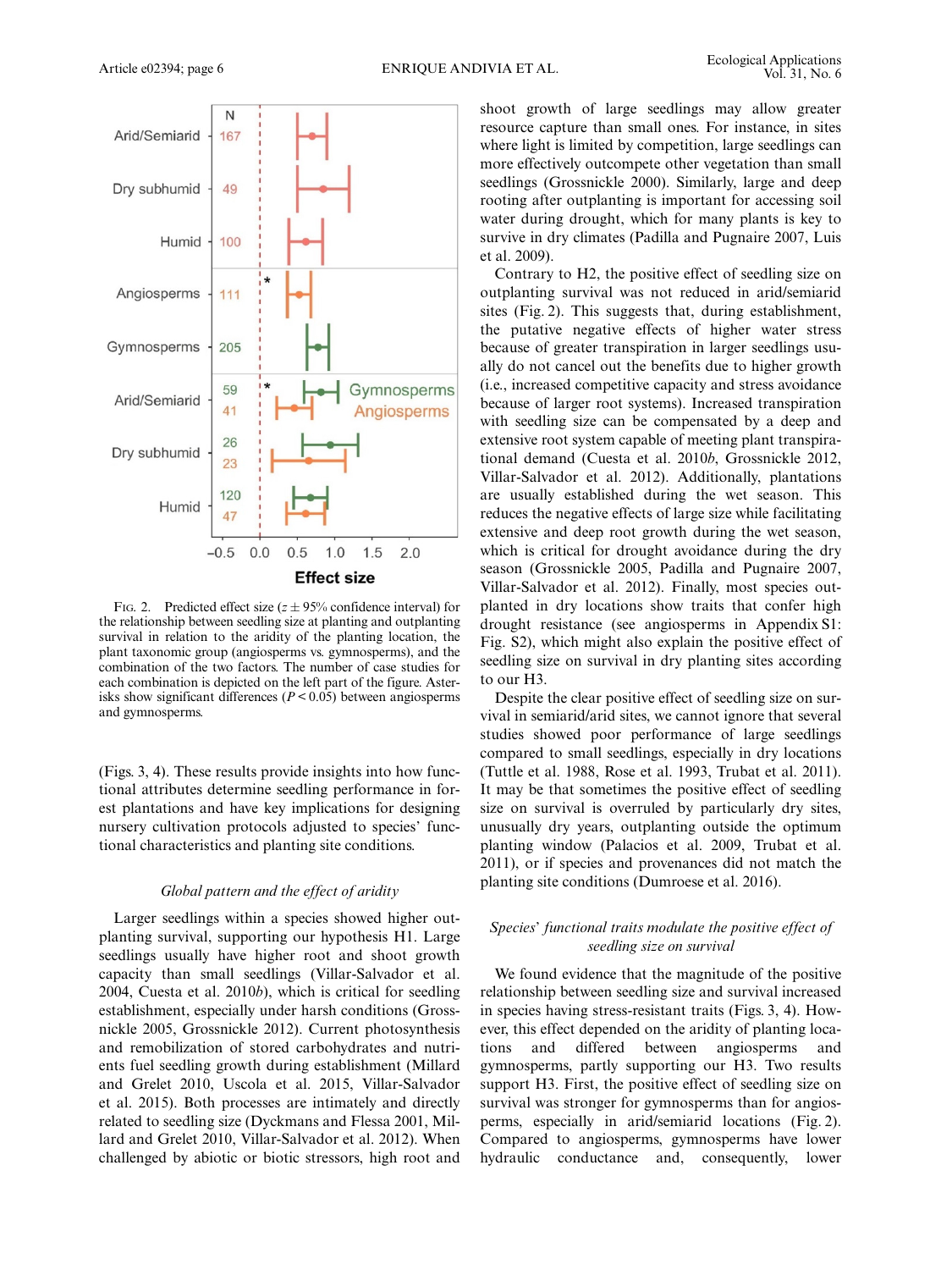

FIG. 3. Predicted effect size  $(z \pm 95\% \text{ C}I)$  for the relationship between seedling size at planting and the outplanting survival of angiosperms (above) and gymnosperms (below) in relation to specific leaf area in arid/semiarid and subhumid/humid locations. The dashed line at zero indicates no significant effect between seedling size and outplanting survival.

transpiration rate for individuals of equivalent size (Niinemets and Valladares 2006, Choat et al. 2012, O'Brien et al. 2017). Additionally, gymnosperms had lower SLA than angiosperms in our study (Appendix S1: Fig. S2) and low SLA plants usually have higher resistance to abiotic stress and herbivory than high SLA plants (Anderegg et al. 2016, Greenwood et al. 2017). Thus, relative to large angiosperm seedlings, functional differences can reduce the stress experienced by large gymnosperm seedlings during establishment. Second, the positive effect of seedling size on angiosperm survival was maximized in low-SLA species in arid/semiarid locations. Having low SLA can mitigate the vulnerability of large seedlings to water stress and allow for higher water supply due to higher root growth (Villar-Salvador et al. 2012).

Interestingly, the magnitude of the positive effect of seedling size on angiosperms' survival in wet sites was maximized by the traits that minimized it in dry climates, that is, high SLA and low WD. This syndrome is usually associated with fast growth and high resource acquisition capacity, but low stress resistance. In humid sites, competition for light with natural vegetation is usually the main limiting factor of seedling performance after outplanting (Grossnickle 2000, 2012). In this context, the advantage of large seedlings is more apparent with fast-growing, low stress-resistance species that more rapidly outcompete smaller seedlings and site vegetation by capturing resources more effectively (Jobidon et al. 2003).

In contrast to angiosperms, plant functional traits did not influence the magnitude of the positive effect of seedling size on gymnosperm survival in arid/semiarid sites. Gymnosperms planted in dry locations are inherently more drought-stress resistant than gymnosperms from humid locations (Salazar-Tortosa et al. 2018),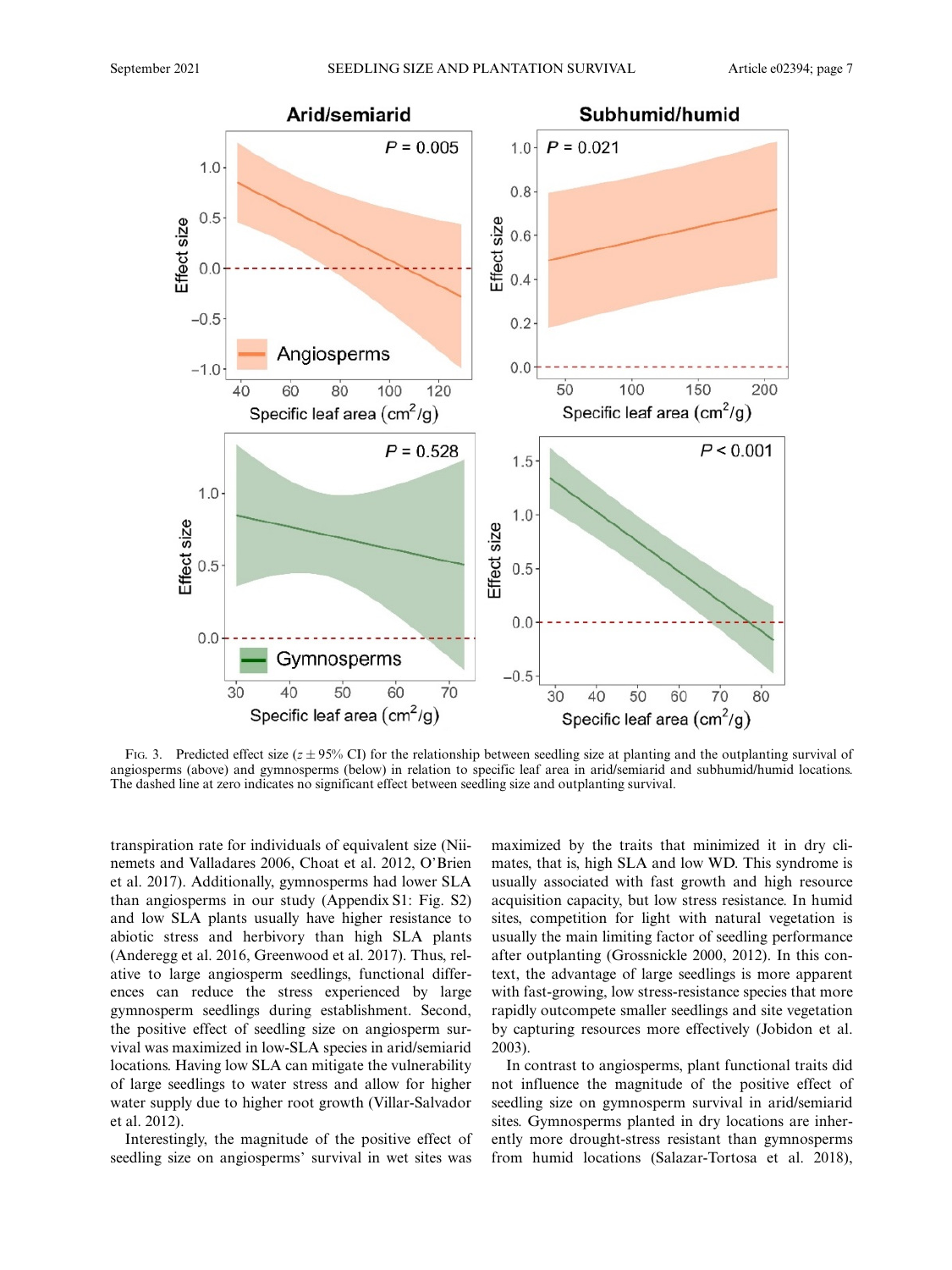

FIG. 4. Predicted effect size  $(z \pm 95\% \text{ CI})$  for the relationship between seedling size at planting and the outplanting survival of angiosperms (above) and gymnosperms (below) in relation to wood density in arid/semiarid and subhumid/humid locations. The dashed line at zero indicates no significant effect between seedling size and outplanting survival.

which likely explains the lack of any plant functional traits effect on the seedling size–survival relationship in arid/semiarid sites. However, in wet sites the positive effect of seedling size on survival was unexpectedly maximized in gymnosperms with low SLA and high WD. It is possible that gymnosperms planted in more mesic climates are often used in frost-prone locations or in sites with shallow, poor soils (e.g., mountain pines in southern Europe and Pinus ponderosa on southerly aspects in the northern Rocky Mountainsof the United States) or high herbivory, where seedlings can be exposed to moderate harsh conditions and consequently traits that confer stress resistance for establishment such as low SLA can be an advantage.

# Implication for forest plantations

The consistent positive relationship between seedling size and outplanting survival calls for revaluating nursery cultivation protocols. Cultivation should be directed to promote seedling size. Plant or shoot mass, stem volume, or stem diameter have been recommended to characterize seedling size rather than using only shoot height, because height can overestimate seedling size (Thompson 1985). Maximizing seedling growth can be achieved by increasing fertilization rate especially of nitrogen, using larger containers, reducing cultivation density, or seeding earlier to lengthen the growing season (van den Driessche 1991, Villar-Salvador et al. 2004, South et al. 2005, Cuesta et al. 2010a).

Several studies emphasized the importance of species selection based on functional traits for forest restoration success (Martínez-Garza et al. 2013, Charles et al. 2018, Werden et al. 2018). Our study expands on this knowledge, as it provides insights into how to cultivate target seedlings of different species, based on species' functional attributes and aridity conditions at planting sites. Implementation of cultivation methods to maximize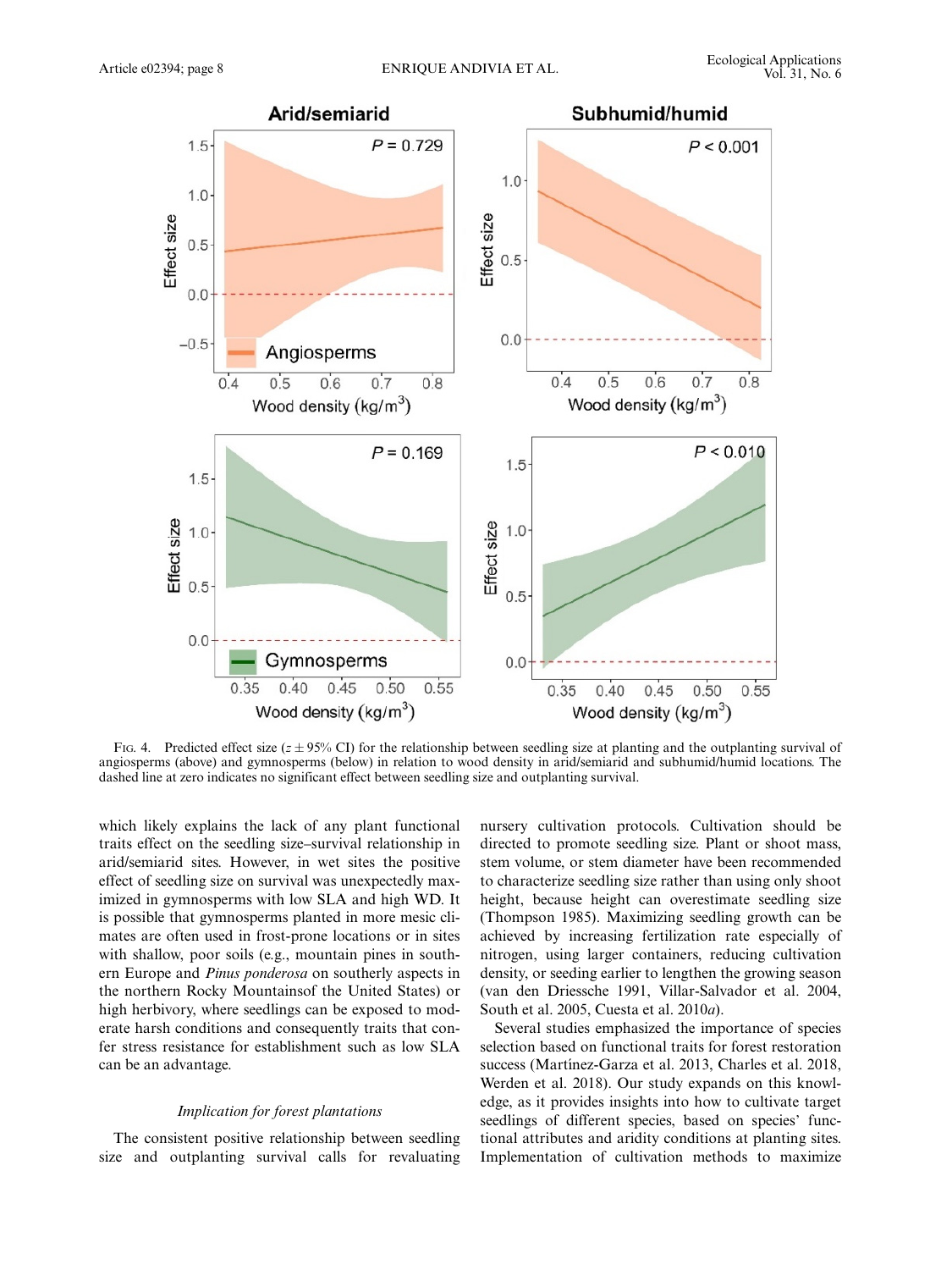seedling size for species selected for dry sites should be favored in angiosperms with low SLA and high WD, a syndrome related with slow growth but high stress resistance. In contrast, for wet sites where competition is the main establishment limitation, maximizing seedling size would mainly benefit angiosperms with high SLA and low WD, a combination of traits that confer fast growth capacity (Reich 2014).

This study focused on species' functional characteristics and aridity as modulators of the magnitude and direction of the relationship between seedling size and survival. Other factors related to nursery cultivation and management of planting sites can, however, also drive early survival and shift the magnitude of the seedling size–survival relationship (Grossnickle and El-Kassaby 2016, Andivia et al. 2019). Future studies should assess how this relationship is affected by stock type (bare-root and container seedlings), plantation date, soil type and soil preparation technique, and postplanting management (e.g., weeding or tree shelters). Understanding these aspects is important for effective establishment of forest plantations worldwide.

#### **ACKNOWLEDGMENTS**

Project funding: REMEDINAL-TE (S2018/EMT-4338), MICIN (PID2019-106806GB-I00), SRO (451-02-68/2020/14/ 2000169), and COST-action (CA19128PEN-CAFoRR). Scientist support: EA: Universidad Complutense de Madrid postdoctoral grant (CT39/17), RMV: Regional Government of Madrid, Spain, TALENTO fellowship grant (2018-T2/AMB-10332), and ECA and JFO: ANID PIA/BASAL FB0002 and Marie Sklodowska-Curie (691149; Project SuFoRun). We thank Dr. Malavasi for finding studies in Brazilian journals, Jessica Cruz and Daniel Gómez for data help, and J. Koricheva and M.J. Lajeunesse for kindly answering some methodological concerns. Authors' contributions are as follows. Original idea and study design: EA, PV, JO, and JP; data extraction: all authors; statistical analysis: EA. Phylogenetic analyses: RMV. Writing first manuscript draft: EA and PV. All authors reviewed several drafts and agreed with the final version. EP and PV contributed equally to this work.

### LITERATURE CITED

- Anderegg, W. R., T. Klein, M. Bartlett, L. Sack, A. F. Pellegrini, B. Choat, and S. Jansen. 2016. Meta-analysis reveals that hydraulic traits explain cross-species patterns of droughtinduced tree mortality across the globe. Proceedings of the National Academy of Sciences of the United States of America 113:5024–5029.
- Andivia, E., P. Villar-Salvador, J. A. Oliet, J. Puértolas, and R. K. Dumroese. 2019. How can my research paper be useful for future meta-analyses on forest restoration plantations? New Forests 50:255–266.
- Andivia, E., P. Villar-Salvador, J. A. Oliet, J. Puértolas, R. K. Dumroese, and V. Ivetić. 2021. Meta-analysis on the effect of seedling size on outplanting survival in forest plantations. Figshare. Dataset. [https://doi.org/10.6084/m9.figshare.](https://doi.org/10.6084/m9.figshare.14160449.v1) [14160449.v1](https://doi.org/10.6084/m9.figshare.14160449.v1)
- Bartlett, M. K., C. Scoffoni, and L. Sack. 2012. The determinants of leaf turgor loss point and prediction of drought tolerance of species and biomes: a global meta-analysis. Ecology Letters 15:393–405.
- Borenstein, M., L. V. Hedges, J. Higgins, and H. R. Rothstein. 2009. Introduction to meta-analysis. John Wiley & Sons Ltd., Chichester, UK.
- Charles, L. S., J. M. Dwyer, T. J. Smith, S. Connors, P. Marschner, and M. M. Mayfield. 2018. Species wood density and the location of planted seedlings drive early-stage seedling survival during tropical forest restoration. Journal of Applied Ecology 55:1009–1018.
- Chave, J., D. Coomes, S. Jansen, S. L. Lewis, N. G. Swenson, and A. E. Zanne. 2009. Towards a worldwide wood economics spectrum. Ecology Letters 12:351–366.
- Choat, B., et al. 2012. Global convergence in the vulnerability of forests to drought. Nature 491:752–755.
- Cornelissen, J., B. Cerabolini, P. Castro-Díez, P. Villar-Salvador, G. Montserrat-Martí, J. P. Puyravaud, M. Maestro, M. Werger, and R. Aerts. 2003. Functional traits of woody plants: correspondence of species rankings between field adults and laboratory-grown seedlings? Journal of Vegetation Science 14:311–322.
- Côté, I. M., P. S. Curtis, H. R. Rothstein, and G. B. Stewart. 2013. Gathering data: searching literature and selection criteria. Pages 37–51 in J. Koricheva, J. Gurevitch, and K. Mengersen, editors. Handbook of meta-analysis in ecology and evolution. Princeton University Press, Princeton, New Jersey, USA.
- Cuesta, B., J. Vega, P. Villar-Salvador, and J. M. Rey-Benayas. 2010a. Root growth dynamics of Aleppo pine (Pinus halepensis Mill.) seedlings in relation to shoot elongation, plant size and tissue nitrogen concentration. Trees—Structure and Function 24:899–908.
- Cuesta, B., P. Villar-Salvador, J. Puértolas, D. F. Jacobs, and J. M. R. Benayas. 2010b. Why do large, nitrogen rich seedlings better resist stressful transplanting conditions? A physiological analysis in two functionally contrasting Mediterranean forest species. Forest Ecology and Management 260:71–78.
- Dumroese, R. K., T. D. Landis, J. R. Pinto, D. L. Haase, K. W. Wilkinson, and A. S. Davis. 2016. Meeting forest restoration challenges: using the target plant concept. Reforesta 1:37–52.
- Dyckmans, J., and H. Flessa. 2001. Influence of tree internal N status on uptake and translocation of C and N in beech: a dual <sup>13</sup>C and <sup>15</sup>N labeling approach. Tree Physiology 21:395– 401.
- Egger, M., G. D. Smith, M. Schneider, and C. Minder. 1997. Bias in meta-analysis detected by a simple, graphical test. BMJ 315:629–634.
- Fick, S. E., and R. J. Hijmans. 2017. WorldClim 2: new 1-km spatial resolution climate surfaces for global land areas. International Journal of Climatology 37:4302–4315.
- Gardiner, R., L. P. Shoo, and J. M. Dwyer. 2019. Look to seedling heights, rather than functional traits, to explain survival during extreme heat stress in the early stages of subtropical rainforest restoration. Journal of Applied Ecology 56:2687– 2697.
- Gibert, A., E. F. Gray, M. Westoby, I. J. Wright, and D. S. Falster. 2016. On the link between functional traits and growth rate: meta-analysis shows effects change with plant size, as predicted. Journal of Ecology 104:1488–1503.
- Greenwood, S., et al. 2017. Tree mortality across biomes is promoted by drought intensity, lower wood density and higher specific leaf area. Ecology Letters 20:539–553.
- Grossnickle, S. C. 2000. Ecophysiology of northern spruce species: the performance of planted seedlings. NRC Research Press, Ottawa, Ontario, Canada.
- Grossnickle, S. C. 2005. Importance of root growth in overcoming planting stress. New Forests 30:273–294.
- Grossnickle, S. C. 2012. Why seedlings survive: influence of plant attributes. New Forests 43:711–738.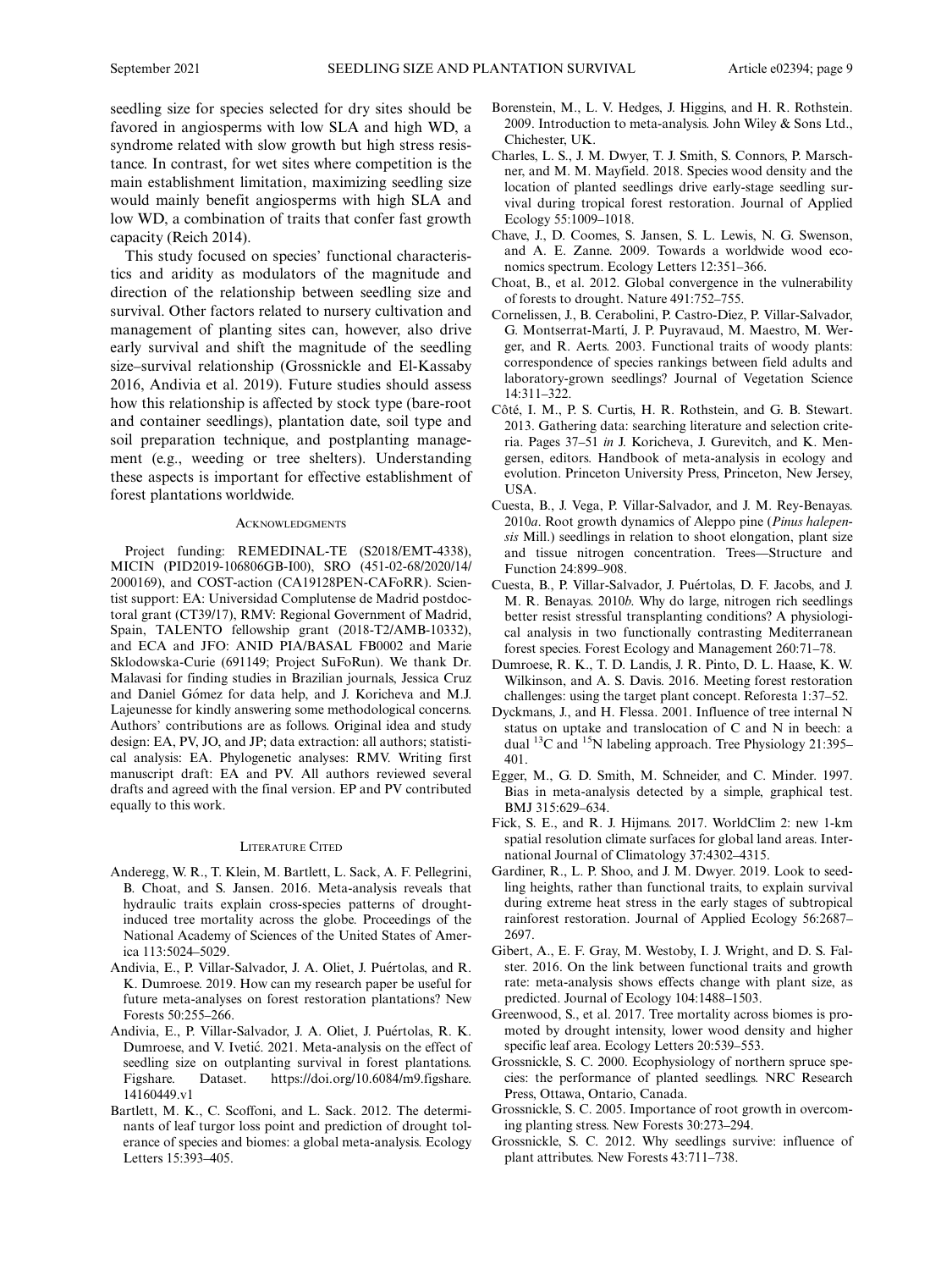- Grossnickle, S. C., and Y. A. El-Kassaby. 2016. Bareroot versus container stocktypes: a performance comparison. New Forests 47:1–51.
- Grossnickle, S. C., and J. E. MacDonald. 2018. Seedling quality: history, application, and plant attributes. Forests 9:283.
- Hacke, U. G., J. S. Sperry, W. T. Pockman, S. D. Davis, and K. A. McCulloh. 2001. Trends in wood density and structure are linked to prevention of xylem implosion by negative pressure. Oecologia 126:457–461.
- Hanley, M. E., B. B. Lamont, M. M. Fairbanks, and C. M. Rafferty. 2007. Plant structural traits and their role in antiherbivore defence. Perspective in Plant Ecology, Evolution and Systematics 8:157–178.
- Harrison, S., and M. LaForgia. 2019. Seedling traits predict drought-induced mortality linked to diversity loss. Proceedings of the National Academic of Sciences of the United States of America 116:5576–5581.
- Higgins, J. P., and S. G. Thompson. 2002. Quantifying heterogeneity in a meta-analysis. Statistics in Medicine 21:1539– 1558.
- Holl, K. D., and P. H. Brancalion. 2020. Tree planting is not a simple solution. Science 368:580–581.
- Hua, F., X. Wang, X. Zheng, B. Fisher, L. Wang, J. Zhu, Y. a. Tang, D. W. Yu, and D. S. Wilcove. 2016. Opportunities for biodiversity gains under the world's largest reforestation programme. Nature Communications 7:1–11.
- Jin, Y., and H. Qian. 2019. V. PhyloMaker: an R package that can generate very large phylogenies for vascular plants. Ecography 42:1353–1359.
- Jobidon, R., V. Roy, and G. Cyr. 2003. Net effect of competing vegetation on selected environmental conditions and performance of four spruce seedling stock sizes after eight years in Québec (Canada). Annals of Forest Science 60:691-699.
- Liang, X., Q. Ye, H. Liu, and T. J. Brodribb. 2020. Wood density predicts mortality threshold for diverse trees. New Phytologist 229:17117.
- Luis, V. C., J. Puértolas, J. Climent, J. Peters, Á. M. González-Rodríguez, D. Morales, and M. S. Jiménez. 2009. Nursery fertilization enhances survival and physiological status in Canary Island pine (Pinus canariensis) seedlings planted in a semiarid environment. European Journal of Forest Research 128:221–229.
- Martínez-Garza, C., F. Bongers, and L. Poorter. 2013. Are functional traits good predictors of species performance in restoration plantings in tropical abandoned pastures? Forest Ecology and Management 303:35–45.
- Martínez-Vilalta, J., M. Mencuccini, J. Vayreda, and J. Retana. 2010. Interspecific variation in functional traits, not climatic differences among species ranges, determines demographic rates across 44 temperate and Mediterranean tree species. Journal of Ecology 98:1462–1475.
- Mason, E. G., D. B. South, and Z. H. A. O. Weizhong. 1996. Performance of Pinus radiata in relation to seedling grade, weed control, and soil cultivation in the central North Island of New Zealand. New Zealand Journal of Forestry Science 26:173–183.
- Mexal, J. G., and T. D. Landis. 1990. Target seedling concepts: height and diameter. Pages 13–17 in R. Rose, S. J. Campbell, and T. D. Landis, editors. Target Seedling Symposium: Proceedings of the Combined Meeting of the Western Forest Nursery Associations; General Technical Report RM-200. U.S. Department of Agriculture, Forest Service, Rocky Mountain Research Station, Fort Collins, Colorado, USA.
- Millard, P., and G. A. Grelet. 2010. Nitrogen storage and remobilization by trees: ecophysiological relevance in a changing world. Tree Physiology 30:1083–1095.
- Millennium Ecosystem Assessment. 2005. Ecosystems and human well-being. Island Press, Washington, D.C.
- Molina-Venegas, R., and M. A. Rodríguez. 2017. Revisiting phylogenetic signal; strong or negligible impacts of polytomies and branch length information? BMC Evolutionary Biology 17:53.
- Niinemets, Ü., and F. Valladares. 2006. Tolerance to shade, drought, and waterlogging of temperate Northern Hemisphere trees and shrubs. Ecological Monographs 76:521–547.
- O'Brien, M. J., et al. 2017. A synthesis of tree functional traits related to drought-induced mortality in forests across climatic zones. Journal of Applied Ecology 54:1669–1686.
- Oliet, J. A., E. Ortiz de Urbina, M. Sánchez-Pinillos, and G. Tardío-Cerrillo. 2019. Matching seedling size to planting conditions: Interactive response with soil moisture. IForest 12:220–225.
- Oliet, J. A., R. Planelles, F. Artero, R. Valverde, D. Jacobs, and M. Segura. 2009. Field performance of Pinus halepensis planted in Mediterranean arid conditions: relative influence of seedling morphology and mineral nutrition. New Forests 37:313–331.
- Ostertag, R., L. Warman, S. Cordell, and P. M. Vitousek. 2015. Using plant functional traits to restore Hawaiian rainforest. Journal of Applied Ecology 52:805–809.
- Padilla, F. M., and F. I. Pugnaire. 2007. Rooting depth and soil moisture control Mediterranean woody seedling survival during drought. Functional Ecology 21:489–495.
- Pagel, M. 1999. Inferring the historical patterns of biological evolution. Nature 401:877–884.
- Palacios, G., R. M. Navarro-Cerrillo, A. del Campo, and M. Toral. 2009. Site preparation, stock quality and planting date effect on early establishment of holm oak (Quercus ilex L.) seedlings. Ecological Engineering 35:38–46.
- Pinto, J. R., J. D. Marshall, R. K. Dumroese, A. S. Davis, and D. R. Cobos. 2012. Photosynthetic response, carbon isotopic composition, survival, and growth of three stock types under water stress enhanced by vegetative competition. Canadian Journal of Forest Research 42:333–344.
- Poorter, H., and R. De Jong. 1999. Specific leaf area, chemical composition and leaf construction costs of plant species from productive and unproductive habitats. New Phytologist 143:163–176.
- Puttonen, P. 1997. Looking for the "silver bullet"—can one test do it all? New Forests 13:9–27.
- Rangel, T. F., R. K. Colwell, G. R. Graves, K. Fučíková, C. Rahbek, and J. A. F. Diniz-Filho. 2015. Phylogenetic uncertainty revisited: Implications for ecological analyses. Evolution 69:1301–1312.
- Reich, P. B. 2014. The world-wide 'fast–slow' plant economics spectrum: a traits manifesto. Journal of Ecology 102:275– 301.
- Revell, L. J. 2012. phytools: an R package for phylogenetic comparative biology (and other things). Methods in Ecology and Evolution 3:217–223.
- Rose, R., J. F. Gleason, and M. Atkinson. 1993. Morphological and water-stress characteristics of three Douglas-fir stocktypes in relation to seedling performance under different soil moisture conditions. New Forests 7:1–17.
- Rosenberg, M. S. 2005. The file-drawer problem revisited: a general weighted method for calculating fail-safe numbers in meta-analysis. Evolution 59:464–468.
- Rosenberg, M. S., H. R. Rothstein, and J. Gurevitch. 2013. Effect sizes: conventional choices and calculations. Pages 61– 71 in J. Koricheva, J. Gurevitch, and K. Mengersen, editors. Handbook of meta-analysis in ecology and evolution. Princeton University Press, Princeton, New Jersey, USA.